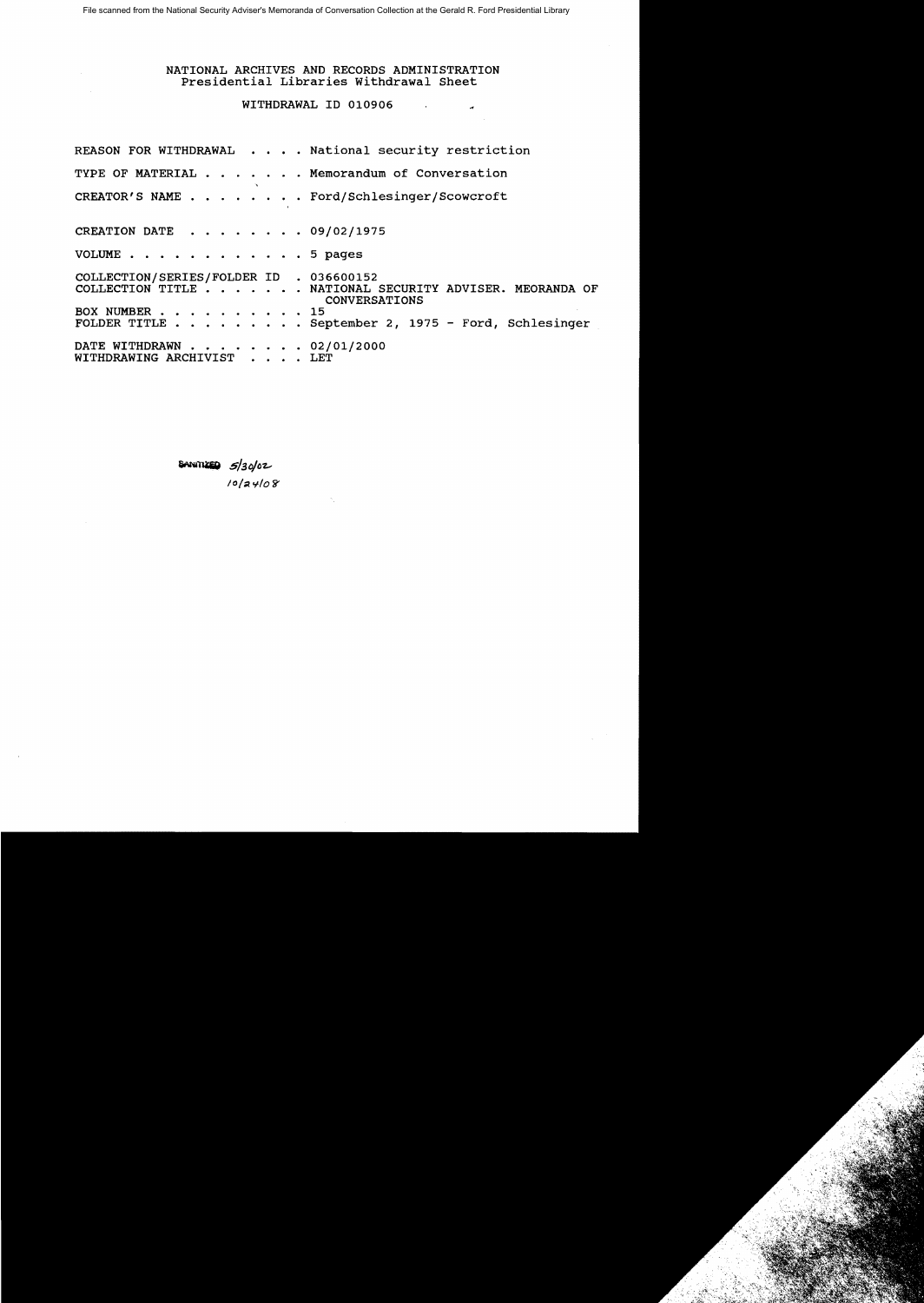Coweroft file

#### MEMORANDUM

THE WHITE HOUSE

WASHINGTON

# **DECLASSIFIED . E.O. 12958 SEC. 3.1 WITH PORTIONS EXEMPTED** E.O. 12953 SEC. 1.5  $050$  the  $10/24108$ MRO8-91, #32; Rtala etc 10114108

#### 8ECRET/NODIS/XGDS

# BY dal NARA DATE 3110109

# MEMORANDUM OF CONVERSATION

PAR TICIPANTS: President Ford Dr. James R. Schlesinger, Secretary of Defense Lt. General Brent Scowcroft, Deputy Assistant to the President for National Security Affairs

DATE AND TIME: Tuesday, September 2, 1975; 3:30 p. m.

PLACE: The White House The Oval Office

SUBJECTS: Schlesinger Trip to Asia; Admiral Gayler; Iran

Schle singer: I had a great trip. I've never had a better trip in terms of accomplishments.

President: I read the press reports. They sounded good.

Schlesinger: The whole is greater than the sum of the parts. Never before have the Japanese and the Koreans been willing to discuss with us as a third party. The Japanese are finally getting serious about defense.

President: In dollars, equipment, or what?

Schlesinger: I think they want a consensus first; then they will start educating the public. I didn't mention the one percent that's spent there on defense, but I stressed the thinness of the logistics base.

We have arranged that Suharto will come here. We have also opened up the military contingency planning between us. That part of the trip was really excellent.



President: Were there any demonstrations?

 $-FECT/ NODIS/XGDS$ 

| CLASSIFIED BY                                       | Henry H. Kissinger |  |
|-----------------------------------------------------|--------------------|--|
| EXEMPT FROM GENERAL DECLASSIFICATION                |                    |  |
| SCHEDULE OF EXECUTIVE ORDER 11652,                  |                    |  |
| EXEMPTION CATEGORY                                  |                    |  |
| AUTOMATICALLY DECLASSIFIED ON $\mathcal{I}_{m}\rho$ |                    |  |
|                                                     |                    |  |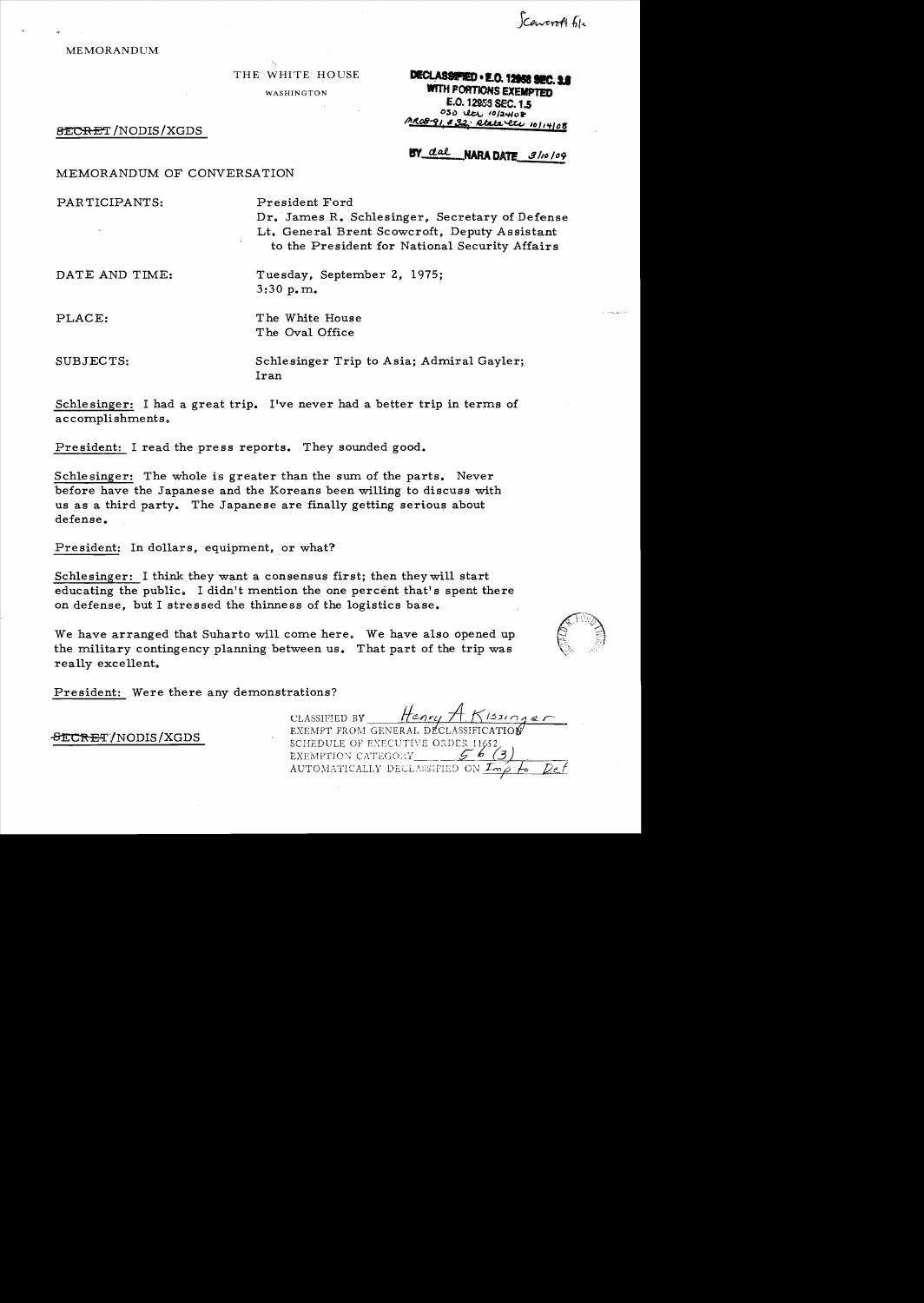## **SECRET**/NODIS/XGDS 2

Schlesinger: Yes. The estimate was 1800, but the press wrote it as 18,000.

President:

Schlesinger: We steered away from it, on Hodgson's advice. They have painted us......

Scowcroft: And themselves.

Schlesinger: ....and themselves into a corner. If there is a blowup, we would be to blame, but they would take the consequences. ....................... ........................ .......................... They have redefined the situation. So it is a very shaky situation.

President: I think we should just let it rest. I don't necessarily agree with Jim. **............................... ............. .............................** 

Schlesinger: They won't press us. But some sailors went AWOL and blabbed.

On Korea, they are feeling pretty good now. They are much more reassured. They are prepared to spend \$3-4 billion on a force improvement package. They have requested a billion in credit over five years. That is modest compared to others' requests.

President: I opted for a high MAP figure for Korea.

Schlesinger: The Congress, as far as Southeast Asia is concerned, have restricted our ability to give excess military equipment. The costs are really ridiculous. We are turning NIKE Hercules over to the Koreans. We wanted to do it at no more than \$7. 5 million, but the law says it has to be at no less than a third of the new cost. We ought to get that repealed.

President: I read that Vietnam has \$5 billion of U. S. equipment. Have we thought about going in to destroy it?

Scowcroft: That would come under the War Powers Act.

Schlesinger: The \$5 billion figure is too high. \$3 billion is more like it.

#### **SEGRET/NODIS/XGDS**

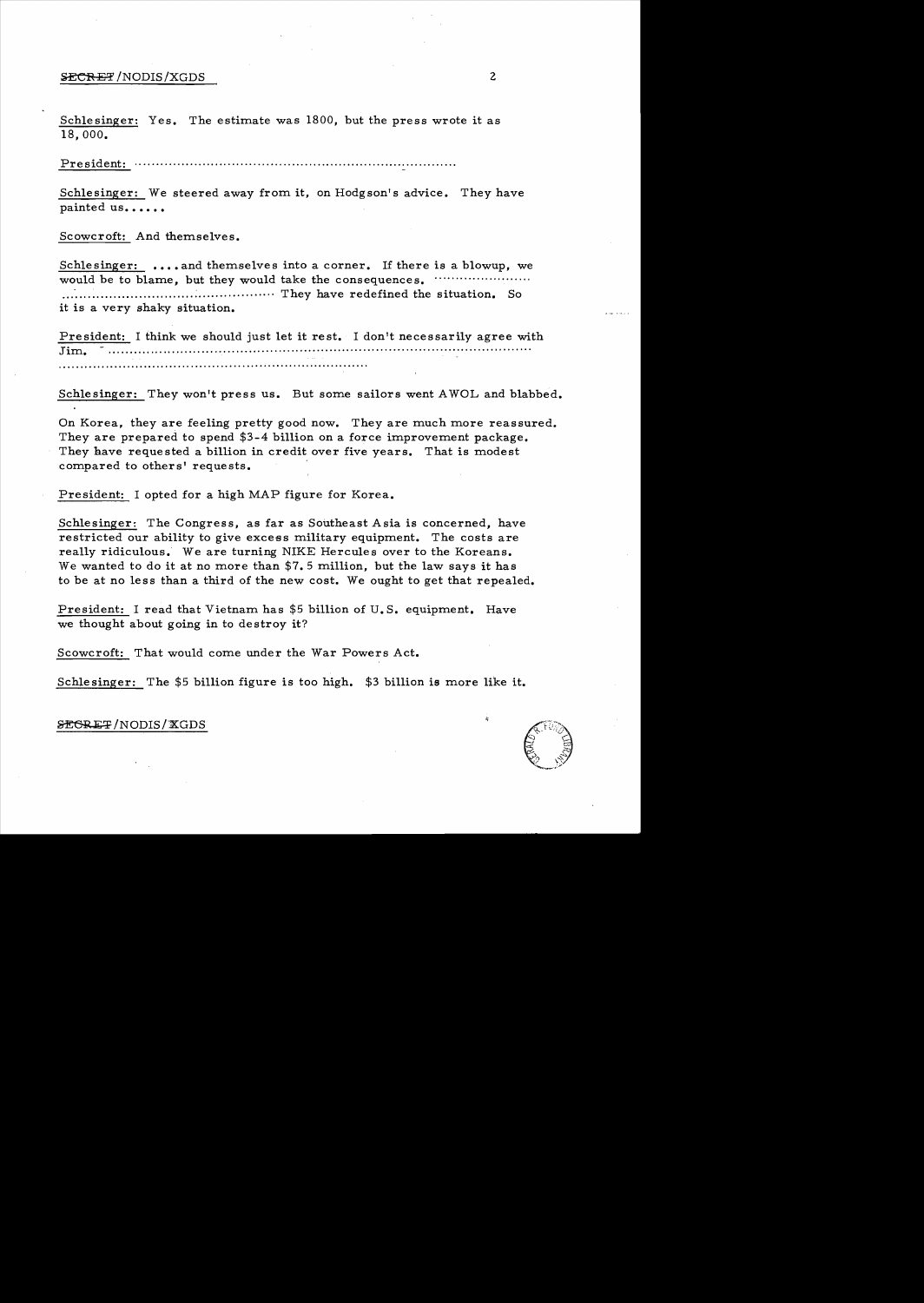#### $\frac{1}{3}$

President: On Turkish aid. We need to get going on that. I think we can win it. Maybe we can get some of the Israeli-supporters, like Rosenthal, to support us now.

Schlesinger: On the northwest islands, I told them we couldn't commit ourselves in advance to defend the islands.

President: Can they defend them?

Schlesinger: They have enough forces for five days. But they depend on us for augmentation of their air and naval strength.

President: I don't see how we can defend them.

Schlesinger: They are not part of South Korea, just under the armistice; on the other hand, the symbolic importance is great if we walk away from them. In the current environment, another event like that could unravel the whole situation.

President: Were they grateful for onr UN position?

Schlesinger: Yes. ..... ..... ............ ......... ........... ...... ....... I wrapped it in the US commitment to the NPT and said I was delighted to see them move toward the NPT and we would have great problems on the Hill which could unsettle our whole relations with Korea.

President: Did civil rights come up?

Schlesinger: I raised it very indirectly. He talked about Congressional visits in that regard, so I just said we had heard enough on the issue and I wouldn't raise it.

President: I haven't heard much recently.

Schle singer: They kept their heads low after Vietnam, but now that things are quieting down, the protesters will probably start again.

I think in the U.S. the protests won't be too severe before '77. Even Eagleton said we must stay in Korea.

President: I agree. I think we will get an overwhelming vote on the observers in the Sinai.



~/NODIS/XGDS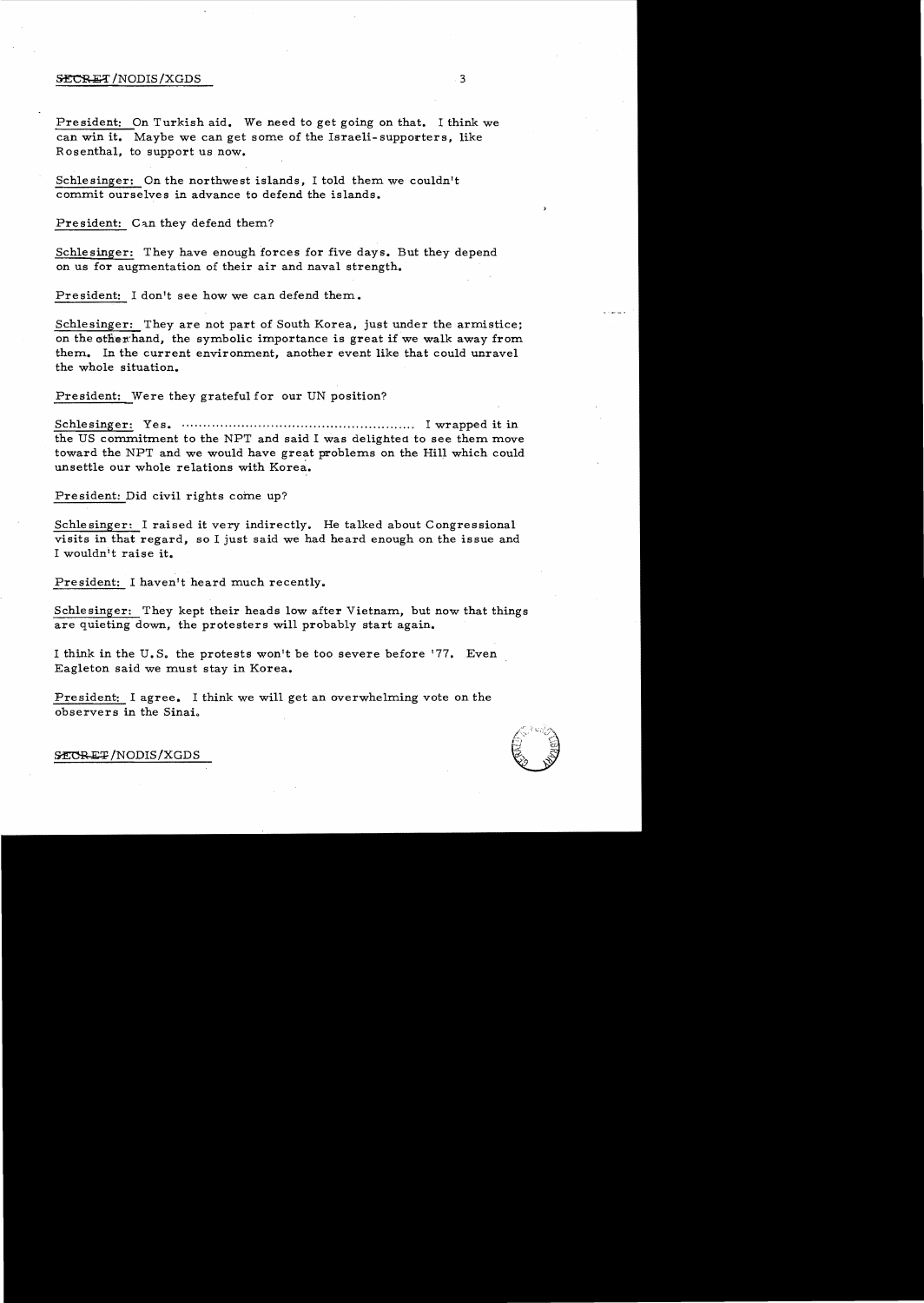## $\angle$  SECRET/NODIS/XGDS 4

Schlesinger: Let me talk about Gayler. I extended him one year last year because of age. I wanted to move a younger man into that position. I haven't found one. I thought about putting an Air Force man in that job. But Vogt was the only one who could do it -- except maybe Daugherty. The Navy is thin and getting thinner. We don't have many soldier-diplomats any more. They are good in purely military roles, but not as diplomats. We considered Wiesner -- of the CINCPAC fleet. He is a good Navy operations man, but he is force- ,not policy- oriented. There are a lot of good young military Admirals but they need time. I had planned to retire Gayler but there just was no one. Hollaway wanted to extend Gayler and move Hayward over next year.

President: I have nothing against Gayler but I am against keeping old pe ople on and extending them.

Schlesinger: I agree, but we have a difficult situation.

President: I just viscerally feel that you have to keep replacing the top so you keep the young people moving up. I wanted to make sure you knew my position on these things. If you took a hard look, I have no overwhelming problem.

Schlesinger: Here is my paper on assistance to Israel.

**President:** I will look at it. When Henry gets back we will scrub this all down.

Schlesinger: We really have to be careful about drawing down our own inventory.

I have a paper on Iran and its problems. It is not the best literary effort, but I'll sign it. Iran has an almost limitless appetite and has so much on its plate they can't digest it. We have tried to slow them, but we have given in when the Shah really wanted it. Our problem is that we are building up our American population in Iran -- it's now about 100,000 which could be a problem. It could provoke anti-Americanism and terrorism. If the political situation turned sour it could leave us very vulnerable. I think we need a thorough review of our short-term and long-term policy toward Iran.

President: I will look at it. Incidentally, Simon told me this morning that the Saudis, Kuwaitis and the Emirates a11 wanted to hold the line on the oil price and asked me to appeal to the Shah.



SECRET/NODIS/XGDS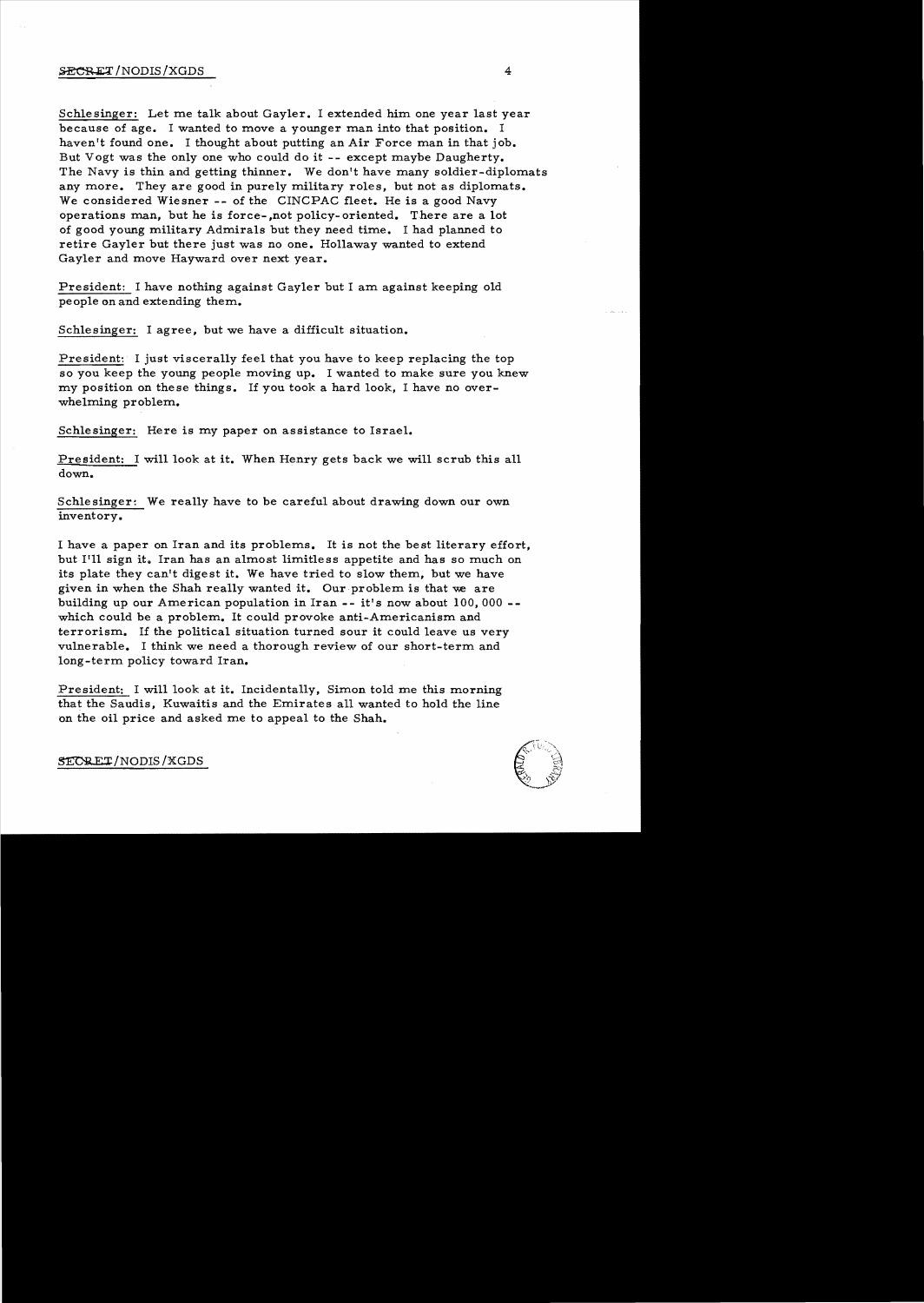#### **SECRET**/NODIS/XGDS 5

Schlesinger: I have made a move to grant Yugoslavia confidential material. That should help, though they are not so helpful in Lima [at the nonaligned conference. ]

President: But they were good on Israel.

Schlesinger: On the Backfire, We reviewed the capability and lowered it some, but not enough. It depends on the amount of time it flies at supersonic speeds. That really eats up the fuel.

President: Any ideas you have on a Backfire and cruise missile package for the negotiation would be helpful.

# SECRET/NODIS/XGDS